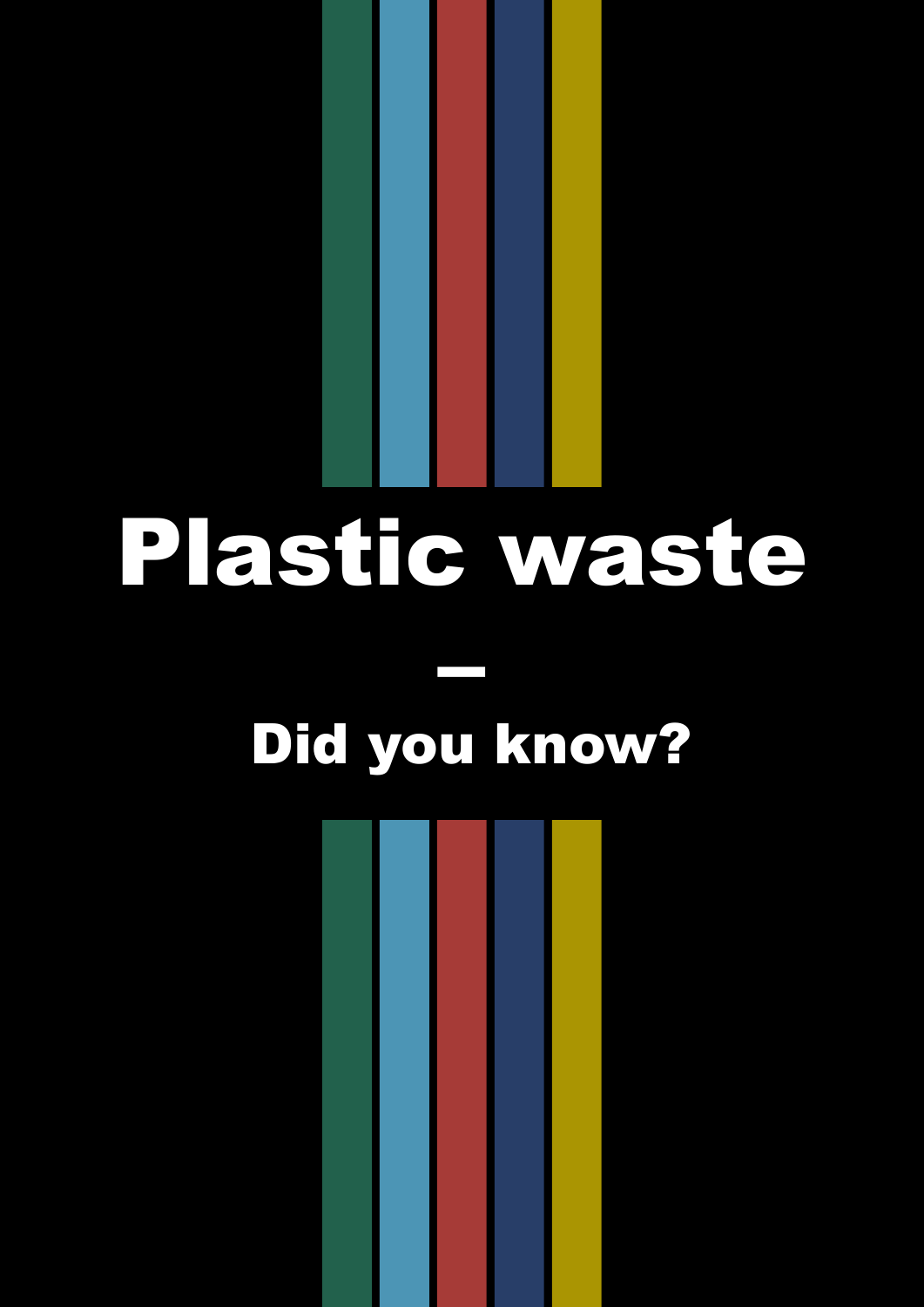## Intro

This paper will be an insights report into the world of plastic waste. Plastic is a very popular topic of conversation, a subject that is heavily researched and debated regarding the problems and solutions. Throughout this report I will be assessing my own assumptions and see how they align, if at all, with the truth and the data I will uncover. I assume that a large portion of product consumers are to blame with a continued lack at attempting to recycle or simply choosing not to, or possibly even recycling incorrectly due to a lack of knowledge for correct disposal. I understand that this all starts with the production of the packaged goods by the companies themselves, but taking into account the power the consumer possesses within the supply and demand chain, I believe my investigation should focus more heavily in the consumer area. With plastic waste being such an important and well documented issue I shouldn't have any problem gathering this data. Using the results of this paper I will hope to gather all the information necessary to answer my question.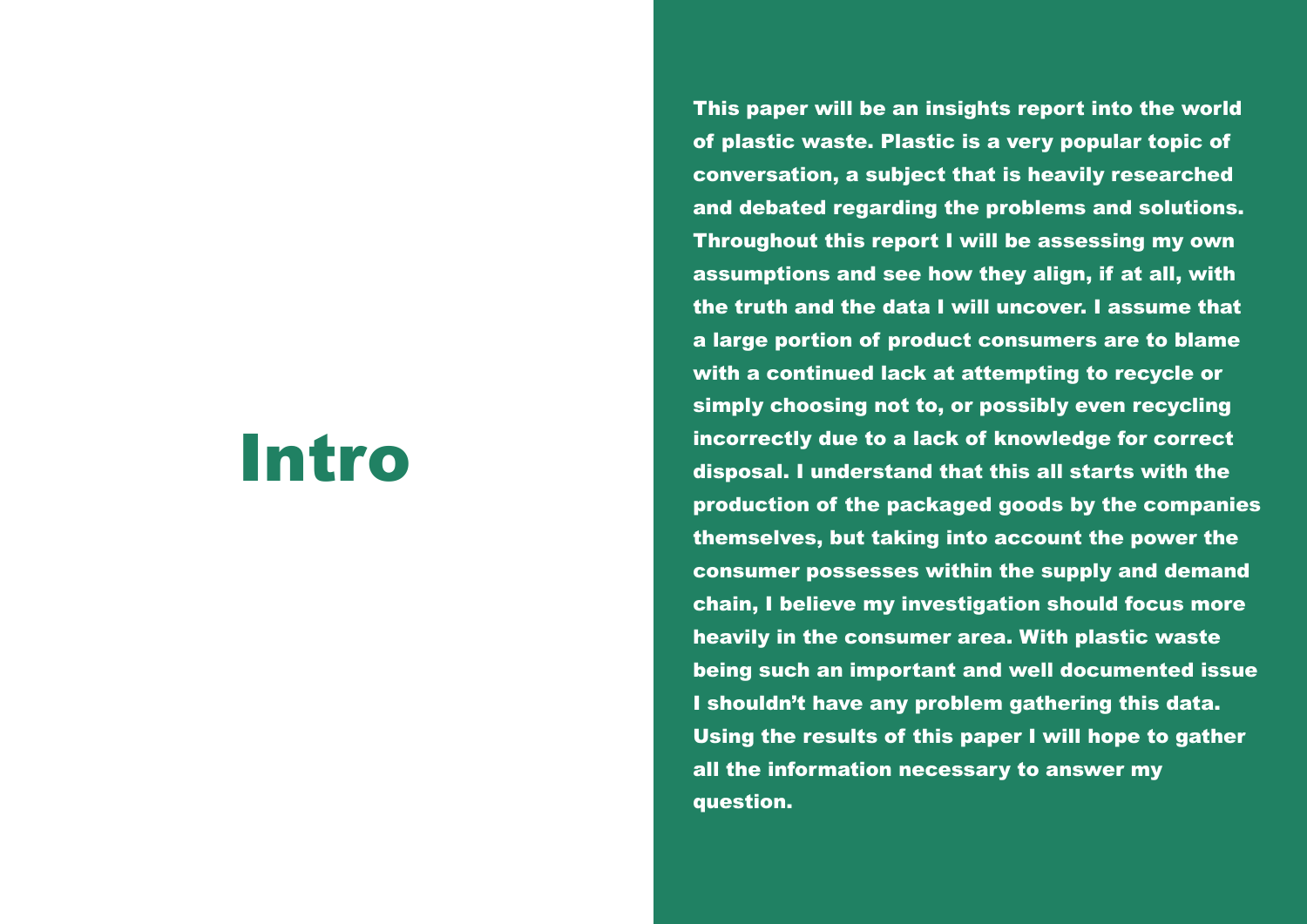To discover a solution to this problem I want to research into problem areas that are less known when it comes to household recycling. Discover what can be done such as, what ways items can be recycled, purchasing from more environmentally friendly companies to manipulate supply and demand. More importantly, I want to engage with the public for some insights that will be relevant to the task ahead.

Within the plastic waste world, plastic alternatives have almost become a trend, from reusable beverage containers and more intelligent food packaging solutions, to paper straws and bags for life. We, as humans, are heading in the right direction, but we haven't quite hit all the bases just yet. I sat down with a snack to hone in on a problem that had not been given the same attention as the other areas, and the answer was in my hand. The snack was a packet of crisps. I read the details listed across the back only to find that there was no recycle icon, just the icon for placing the empty packet into a regular bin. Partnered with this is the message "Please dispose of this packet responsibly, or find out how you can recycle it at Walkers.co.uk/ recycle".

# How can I improve the public's understanding of plastic waste in the household?

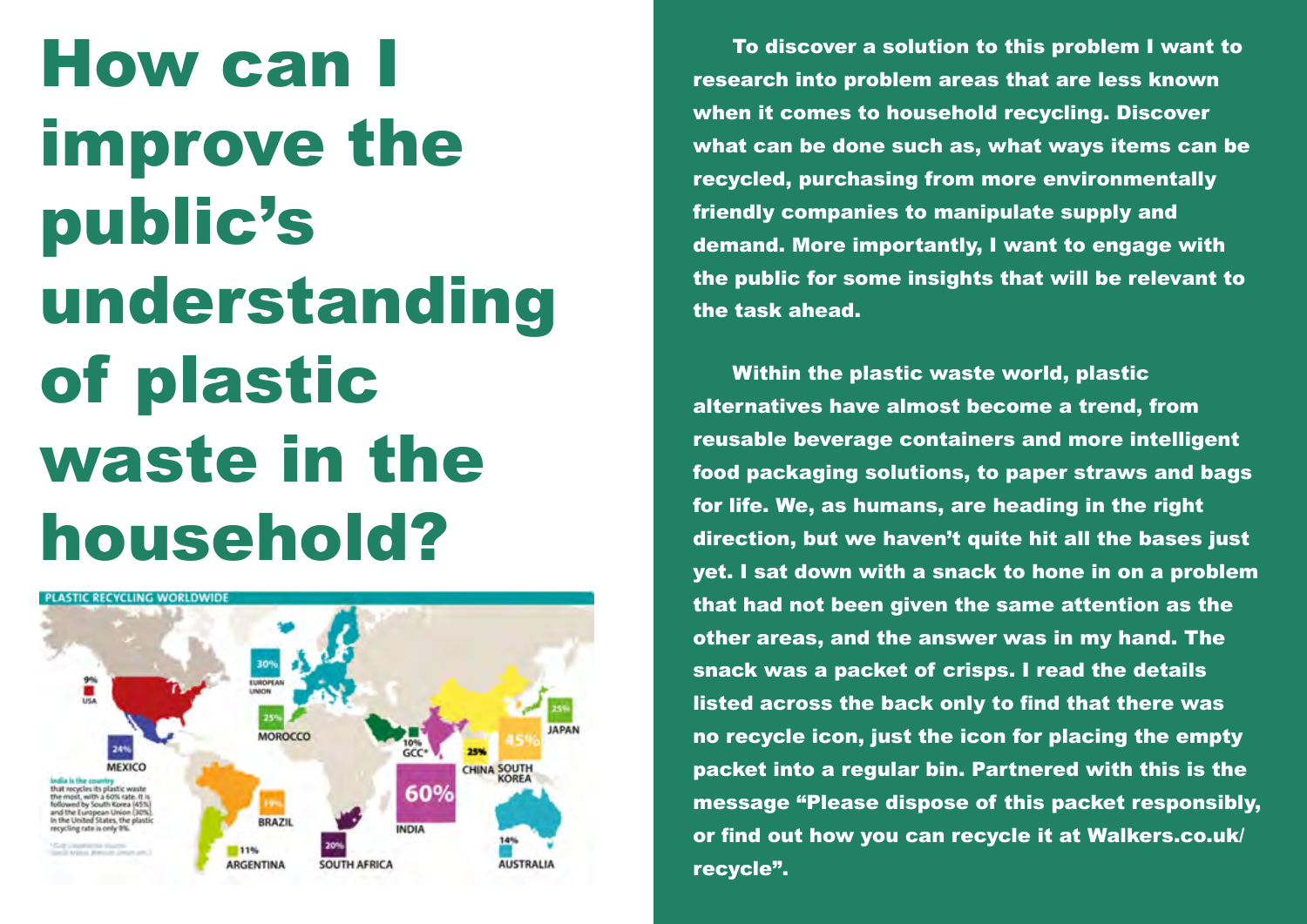I began my research on the recycle portion of the Walkers website and came across Terracycle, a crisps packet recycling scheme that Walkers is offering to its customers. It operates through a large number of "drop off points that are located within 4 miles of 80% of the homes in the UK".

(Terracycle.com). Through more digging to discover the origin of this scheme I found that it began due to the media storm of the public on twitter, targeting Walkers regarding their packaging not being recyclable, and the only viable way of disposal was via general waste. This is because the packets are made of a combination of fused plastics and foils which are impossible to separate entirely through the recycling process. The public followed up by sending the empty packets in envelopes to the Walkers headquarters in Leicester to prove a point. By flooding the headquarters with all of these packets, they would receive the message that a similar and larger scale scenario is happening at the landfills. This example shows how much power the consumer has with the supply and demand relationship. A problem I discovered is that of the 4 billion packets created and distributed annually in the UK, only 3million of those are ending their journey through the Terracycle scheme.



The rest, because they cannot be recycled will end up in landfills, or worse pollute our seas. There are clearly still problems, even though the public got what they wanted, it goes to show that either the majority of the public don't care about this cause, ruining the efforts of the small percentage that made their voices heard on social media. Or Walkers created the Terracycle scheme to silence the media negativity but made no attempt at raising awareness for the scheme through a campaign.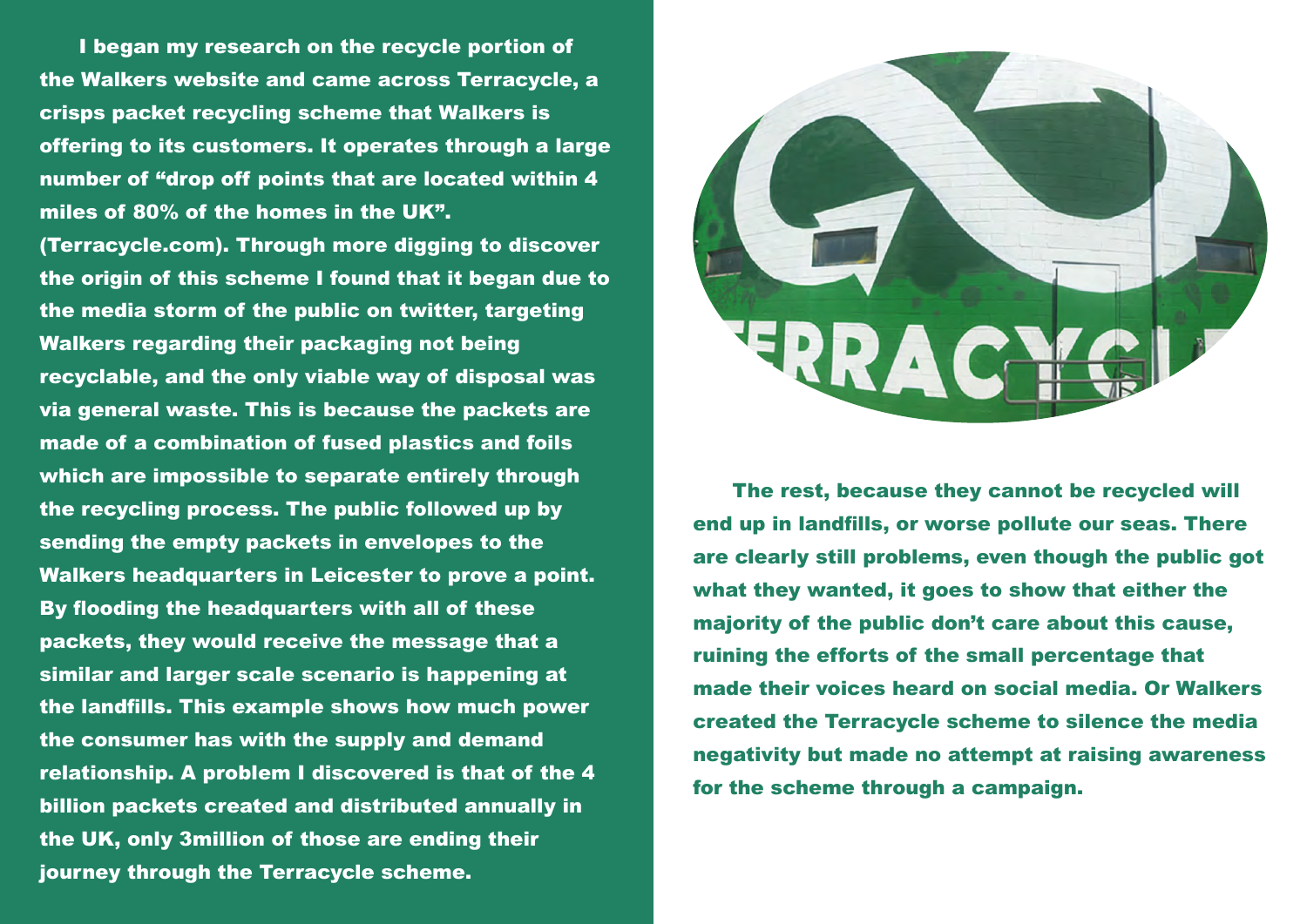Not long after this, Walkers announced that by 2025 they plan to replace their current packaging with an environmentally friendly substitute, this is their minimum hope because their ultimate solution is to create is a viable biodegradable packet which would be the perfect answer. They had attempted to use a packet made of potato starch, but it didn't meet the minimum health and safety standards required for the food industry.

Delving deeper into the information available to me online, I found that "A packet of crisps takes mere minutes to devour but the packaging can take up to eight decades to decompose. In 2012, a man found a packet of Golden Wonder crisps from 1967 on Saunton Beach in Devon, according to the Daily Mail". (Ibtimes.co.uk). This is an alarming bit of information, crisp packets take far too long to decompose, and adding to this are the billions of packets produced annually that stack year on year in the landfills and oceans. The main problems that made themselves apparent are threefold. A new environmentally friendly packaging solution is required, the pre-existing crisp packet waste already disposed of need to be dealt with, and between now and 2025 there needs to be a temporary solution until an alternate packaging solution is invented.

As I learned, a new packet is in the works and the teracycle scheme exists. For the waste already in the oceans, there are beach cleaning volunteers and "advanced technologies to rid the oceans of plastic" (Theoceancleanup.com), currently in effect. From this information, the most impactful thing that the public can do is to take advantage of the Terracycle scheme that is offered to them and volunteer on the beaches when they can.

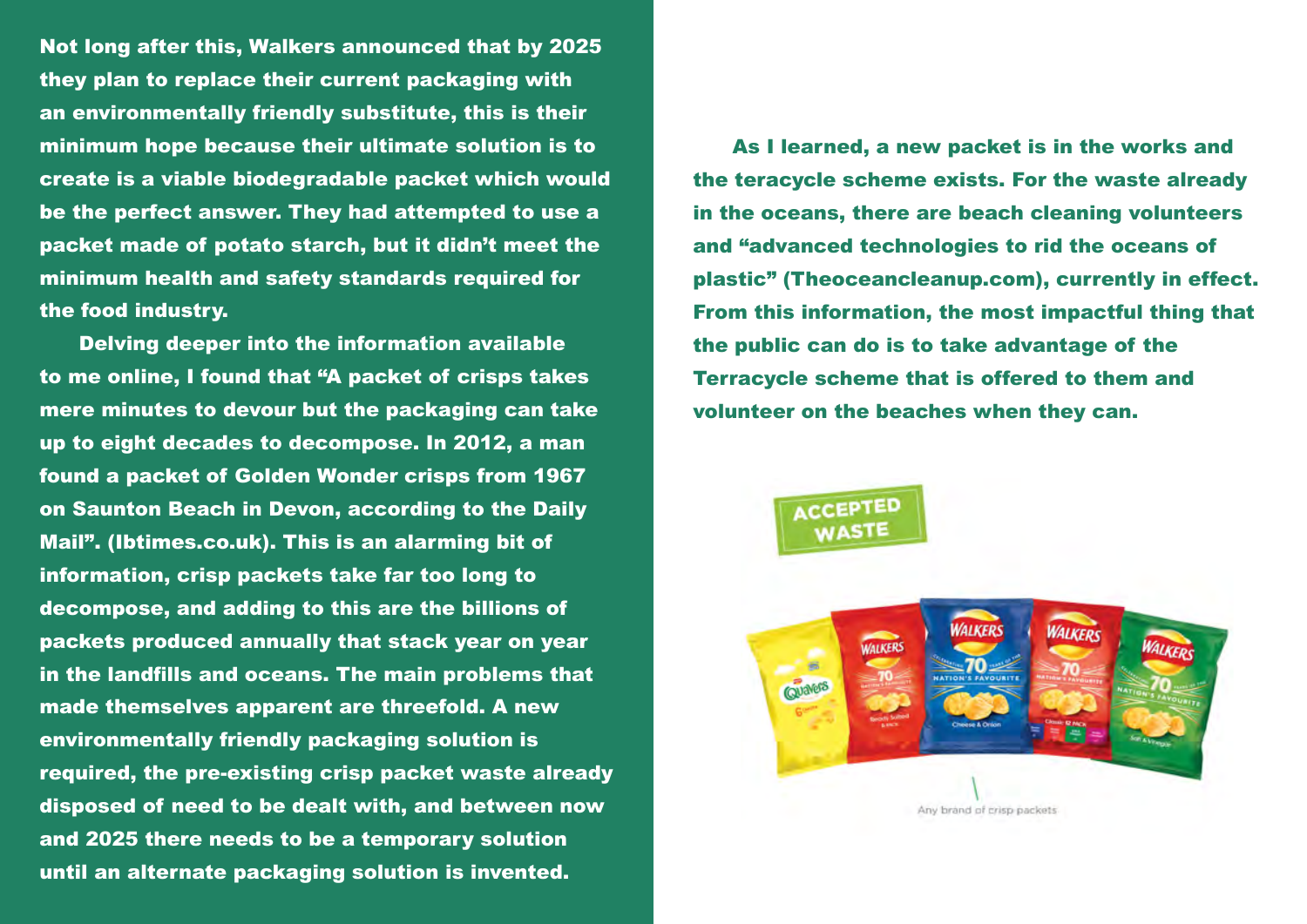During my research of Terracycle I came across Loop, "Shifting away from environmentally harmful, single-use product packaging, Loop creates sustainable new packaging solutions. Customers can enjoy their favourite products from popular consumer brands in refillable containers, delivered directly to their home. Loop then provides an empty container collection service and product refills as required". (Loopstore.com).



Enjoy Shop products from trusted brands, delivered to you in upgraded reusable packaging.

No need to trash, recycle, or clean - simply place your used products back into the Loop Tote and schedule a free pick up from your home.

| <b>78%</b> of plastic |
|-----------------------|
| packaging is          |
| recovered             |
| [3]                   |

74% of plastic drinks bottles are recycled

**70% of all** plastic is recovered  $[5]$ 

**59%** of all plastic bottles are collected  $[2]$ 

and bleach bottles, etc.

46% of plastic packaging is recycled

> **31% of all** plastic is recycled

\*includes all plastics used in construction and \*includes all plastic bottles, such as shampoo \*figure immediately above includes the whole of Europe

 Loop offers alternative, reusable containers and packaging solutions that will inevitably be sent back to loop after use by the consumer. The container will be cleaned thoroughly and reused and sent out again, creating a sustainable loop of goods transportation and consumption. The benefit of what this company is offering so far are solutions to more difficult packaging that would normally be difficult to recycle such as ice cream containers and shampoo bottles. But the downsides are that they haven't branched into the more necessary packaging solutions, such as those for crisps.



### **We Pick Up**



### **We Refill**

Loop hygienically cleans and replenishes what you returned, so you never run out of your favorite products.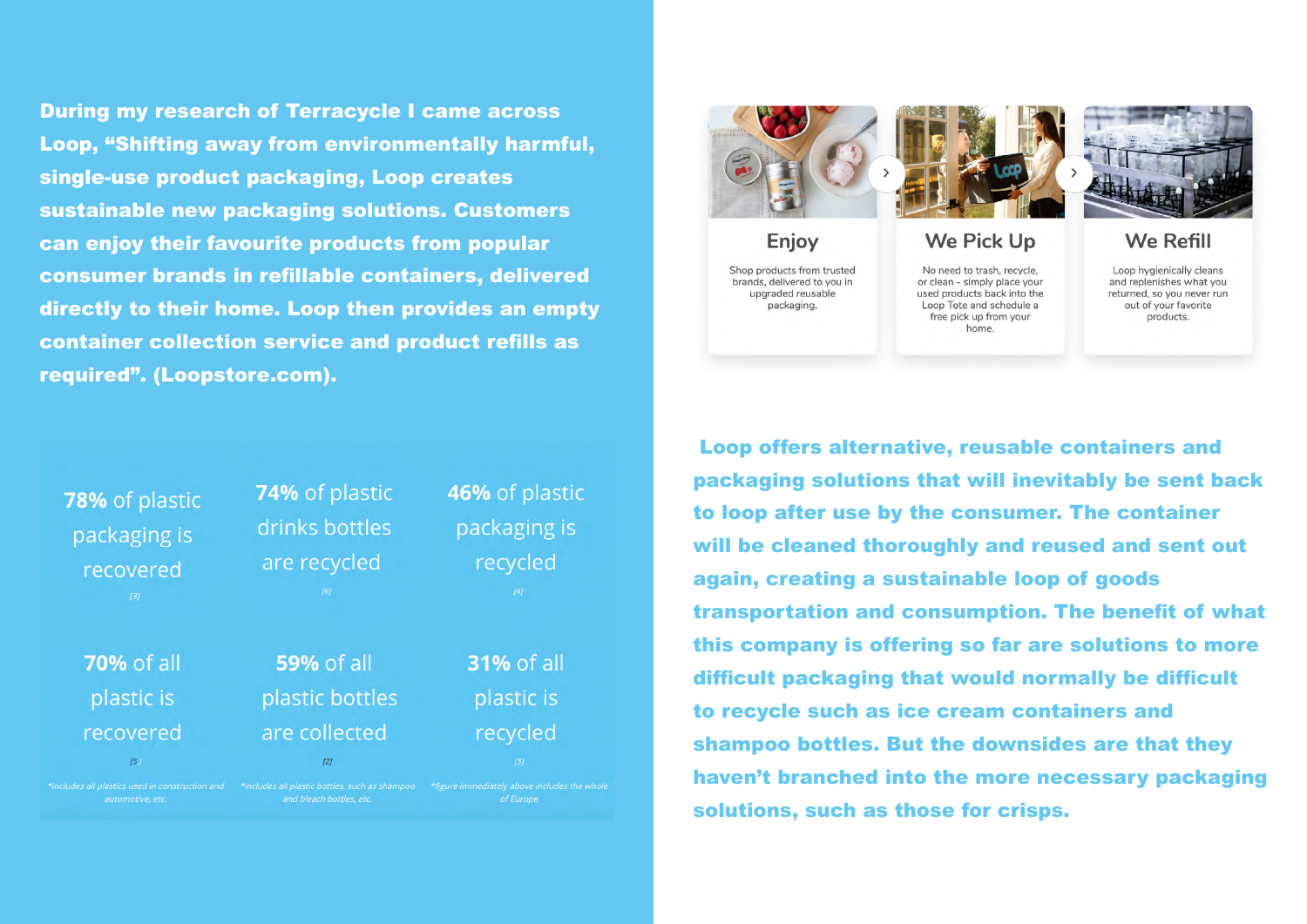In the search for more avenues of potential research directions, I took to the streets to survey members of the public with questions relevant to the knowledge of recycling crisp packets, the Terracycle scheme and their opinions in general. Their ages ranged between 21 and 73, and the gender ratio was split quite even for a widespread view. Their occupations ranged between retail employees, company management and business owners, broadening the information to be as diverse as possible. "

When asked if they recycle in the household, 87.5% answered yes. I'm sure that if I had carried on collecting more survey participants the percentage of recyclers would increase over time and look more positive, because according to Eunomia.co.uk, "Wales has the 2nd best household recycling rate in the world. Wales employs a consistent collection scheme country-wide." (Bpf.co.uk).

Wales has the 2nd best household recycling rate in the world. Wales employs a consistent collection scheme country-wide.

I could only assume at this point that this might have been as a result of the area they lived in. It was not until I started to look back at the data that I discovered that a key question in the survey should have been "what is your post code" for reference. From this data I could feel confident that the country as a whole are doing their best when it comes to waste management within the household, and as such this wasn't a major point for concern at this point.

.<br>Irce: https://www.eunomia.co.uk/media\_link/global-citizen-wales-is-second-best-in-the-world-at-recycling-household-waste/

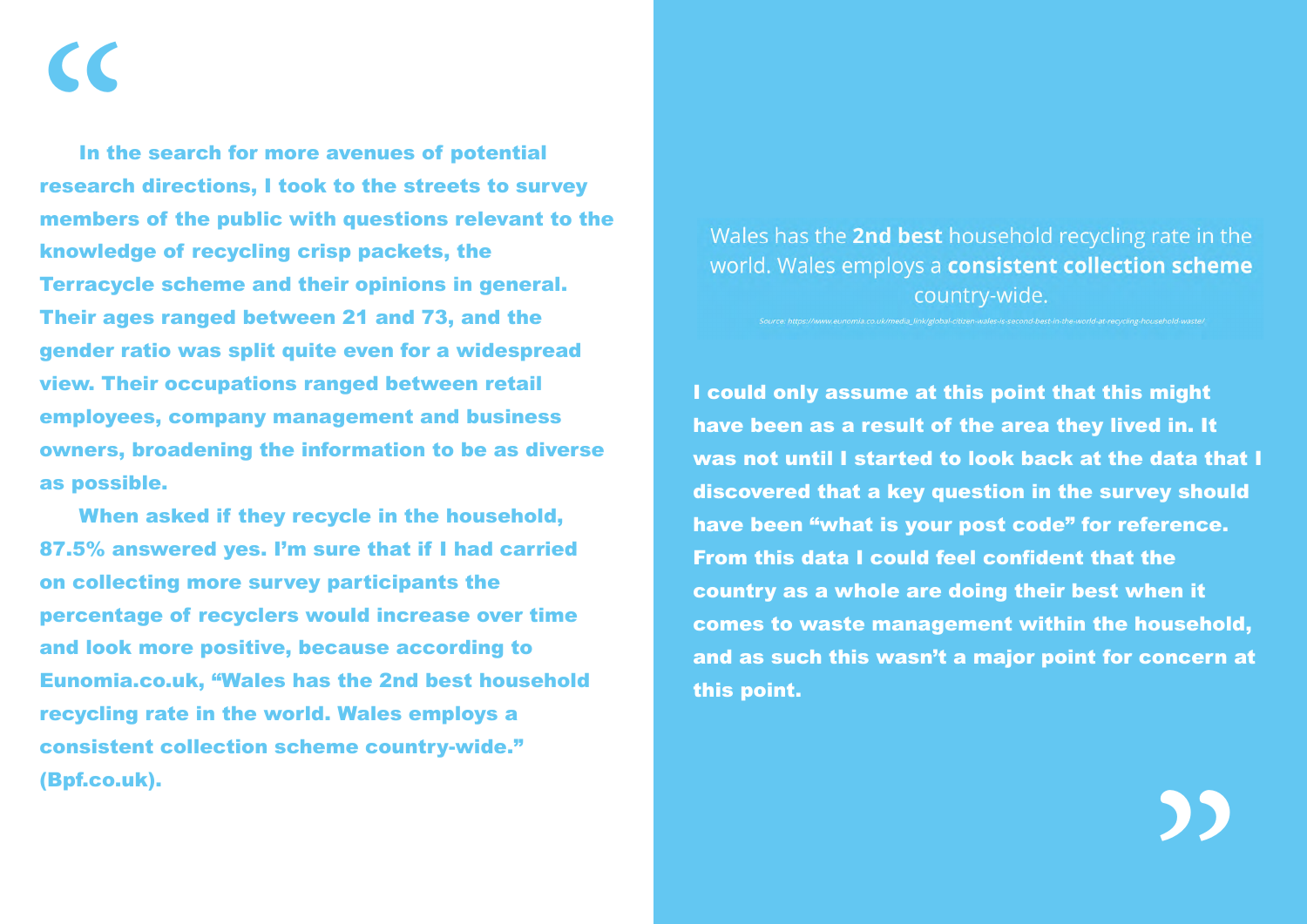My next question caused some quizzical faces and comical responses, and a few participants seemed to know where this survey would be taking them. I asked them "Do you eat crisps?", and for some reason I was surprised to find that 100% answered yes, with one person adding "You should never trust a person who says they don't eat crisps!" It is safe to say that whatever happens to the crisp industry, it seems the whole of the UK will be involved. I'm sure there are a few people in the country who don't partake in the cult like crisp kingdom where we live, but considering a smart looking, random person on the streets told me they shouldn't be trusted, I will

try not to worry about it too much.

Building up to the inevitable point that my survey was heading towards, the next question on the list was "How do you dispose of the empty crisp packets?" This resulted in 75% of people throwing them into general waste and the rest choosing to recycle. This paired well with the follow up question asking if they knew that crisp packets were not recyclable, where 50% answered that they didn't, 48.75% said that they did and the final 1.25% thought that only certain types of packets were actually recyclable. Cross comparing the two previous questions, of the 75% that dispose of crisp packets through general waste, 50% of them knew that they could not be recycled. Of the 25% that dispose of through recycling, they too had 50% of people with the knowledge that crisp packets could not be recycled. This is quite an alarming combination of answers, demonstrating that there is definitely a problem with the communication of the important information that the packets in fact cannot be recycled, resulting in a large amount of people confused and unaware of how to properly dispose of this waste correctly. This was definitely a point of interest to come back to in the future.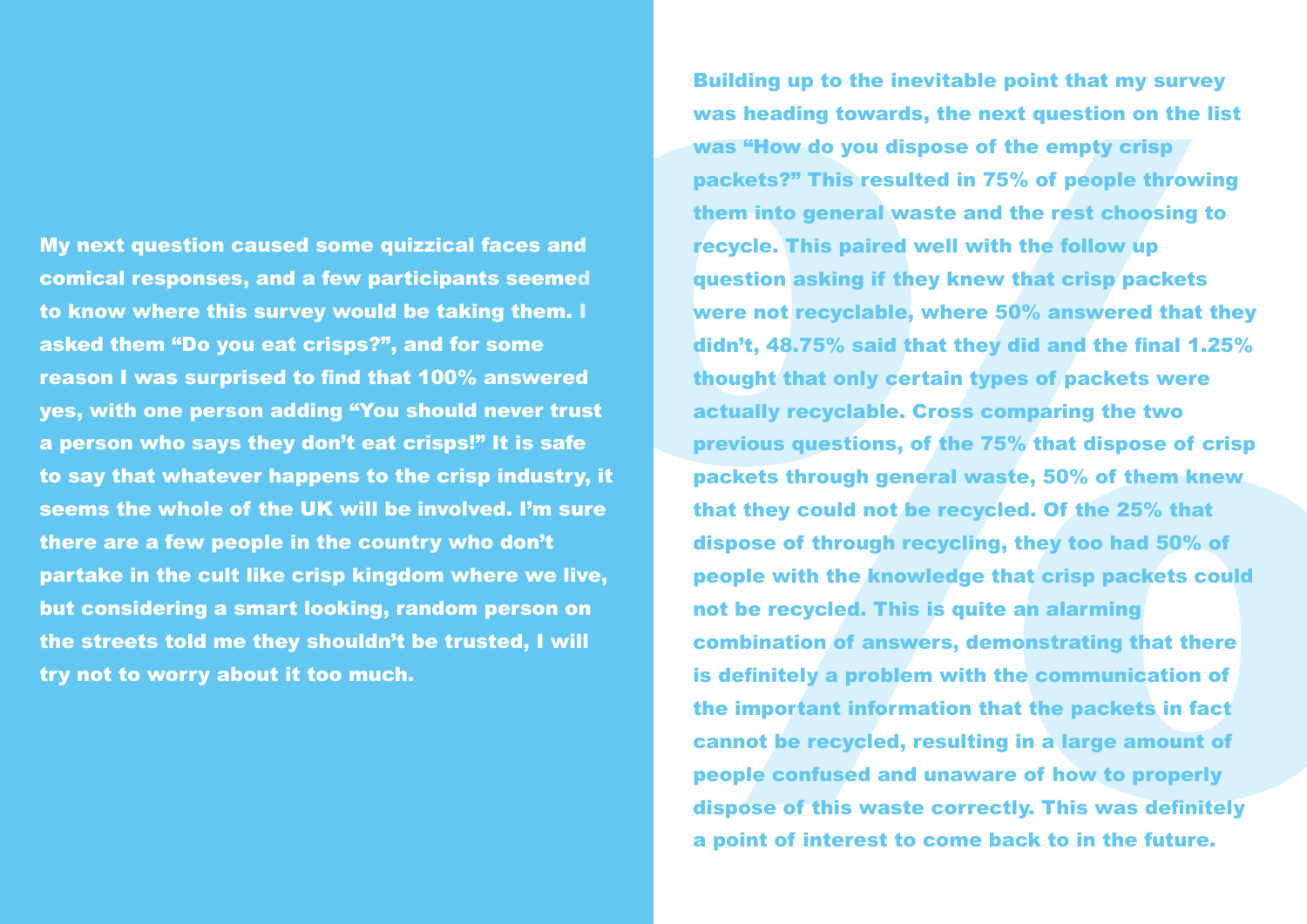The previous questions were designed to be easy to digest and simple so that they could be answered honestly, whilst also opening their own eyes to the lack of information they have on the current subject. Naturally after leading them to this point of having them question the scenario as a whole, and even a few asking me a version of "Well what am I supposed to do with the packets then?"

I presented them with the next question, asking if they knew or had heard about the Terracycle scheme backed by Walkers crisps. Before asking this question my assumption would be that a respectable amount of people would have actually known about the scheme and perhaps I had missed the announcement or any word of mouth of its existence.

With 98.75% answering that they had never heard of Terracycle, this was proof enough that either something had gone wrong in the induction of the scheme to the UK or it truly does back up my earlier thoughts that Walkers had used this scheme as a distraction to silence the social media voices causing a storm.

In an attempt to educate the people engaged with my survey, I went on to give a brief explanation of what Terracycle is, what it does and how to get involved themselves in a loose summary of Terracycles own words from their website. "They have 1,600 locations that are within 4 miles of 80% of homes in the UK. You collect your empty crisp packets into a carboard box and either take it to a drop off point or post it to them for free using a downloadable and printable postage stamp". (Terracycle.com)

From this statement alone a couple of respondents voiced their opinions regarding the problems with this style of solution. I explained that they could instead formulate their opinion as an answer to my next question "Are you likely to use Terracycle now that you know about it, or would you prefer another solution?" In response 37.5% simply answered yes, 50% explained that they would prefer a more convenient solution and 12.5% of respondents explained their own ideas of alternate solutions to the problem. The 12.5% for alternate solutions wanted to continue voicing their ideas, but I had to explain that a future question would be on that very topic if they could just wait a moment.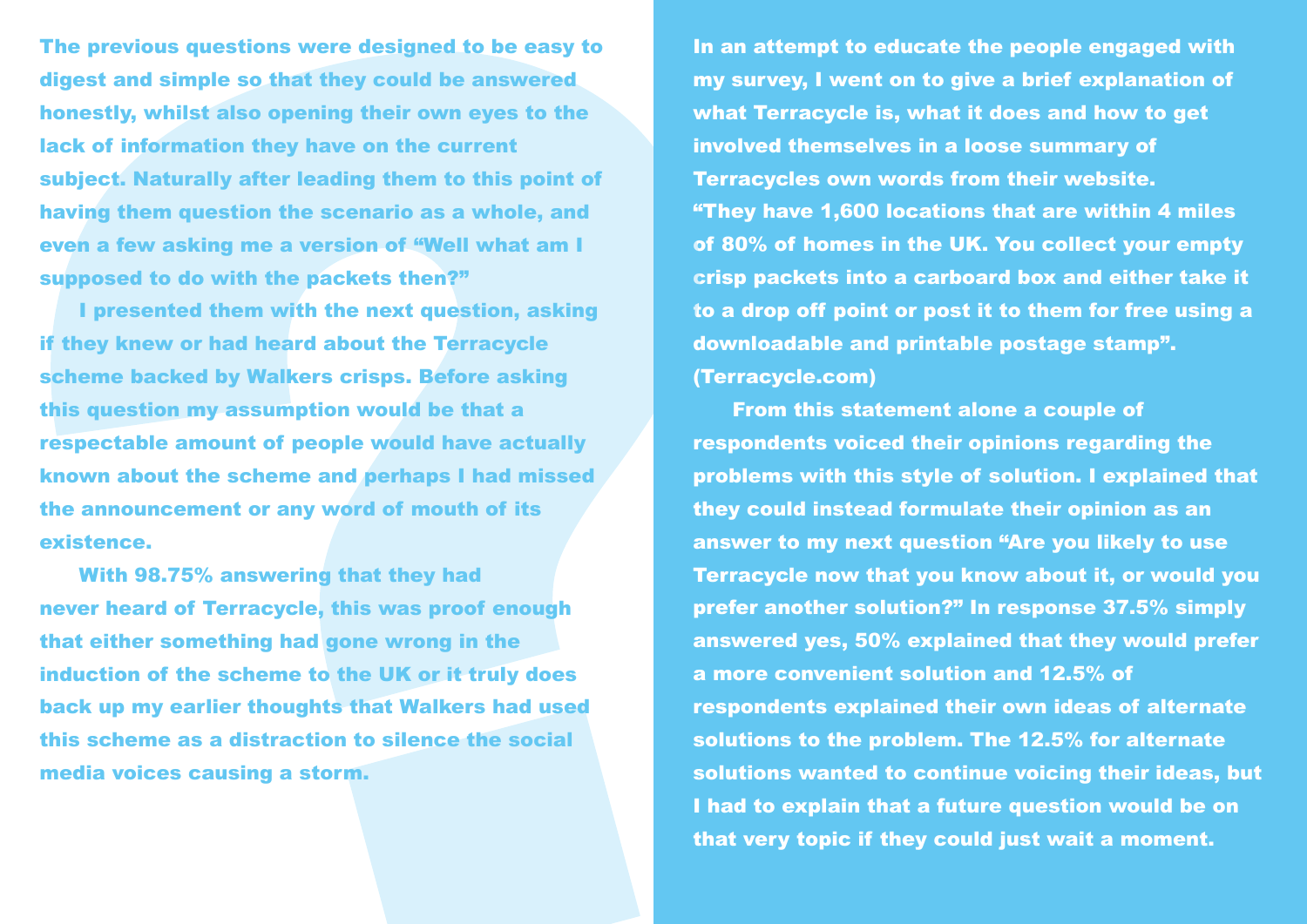It is interesting looking back, that at the beginning of this survey each time I was met with scepticism for the strange topic, and around this point in the questioning I noticed a trend that the scepticism quickly transformed into passion regarding the nature of this subject. As a result, when asked where they were most likely to eat crisps, with the options being: at home, at work, out and about, or other.



The answers became a lot more calculated than I had assumed for such a simple question. After quick deliberations, 37.5% most likely ate crisps in work, 12.5% ate them out and about their day. The respondents who would most likely eat crisps in their home was at 48.75%, whereas only 1 respondent answered other, and stated that other meant in their bed. This person took pleasure in exclaiming their love for crisps, and that they were happiest eating crisps in their bed, and would do it all day if they could.



Although technically, for statistical accuracy, they should have been a part of the 'home' percent age. Whether they were joking, or just a proud individual announcing their affection for these potato snacks, I felt that this crisp connoisseur deserved their own percentage bracket, considering they were also the only individual within the 'other' answer group, placing their answer group at the 1.25% mark.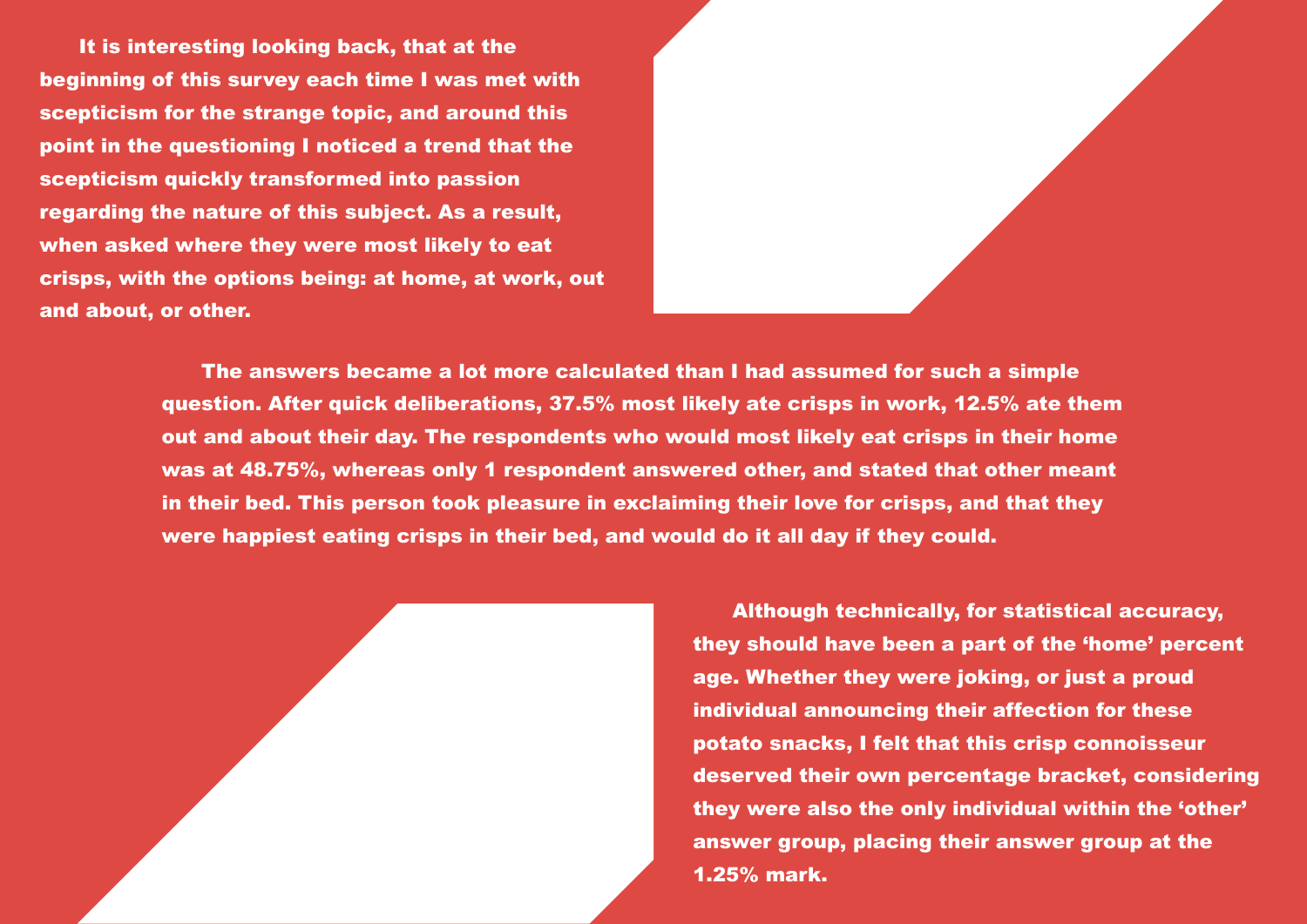I took the previous question into consideration when I looked back at the process involved for the Terracycle scheme. It dawned on me that 50% of the people, within this closed scenario, would be valid participants in the scheme. But this would ultimately come down to whether they would even want to go through the effort of including the steps involved, into their already existing home recycling habits.

Two thirds of the respondents within the eat at home category said that they would consider using Terracycle, but saying one thing and actually engaging in that activity are two different things. When I looked at the other 50% that I collectively called 'doesn't eat at home', of the half of the respondents in this group that do recycle in the home, 100% of them said that they would not use the teracycle scheme. This made sense considering that if they did not eat crisps in their home, they would have had no reason to use the scheme when disposing of their crisp packets away from their home. This posed a further problem, how could the Terracycle scheme make an impact on this segment of the population? Most people are not going to hold on to their food package waste until they have arrived home to dispose of responsibly.

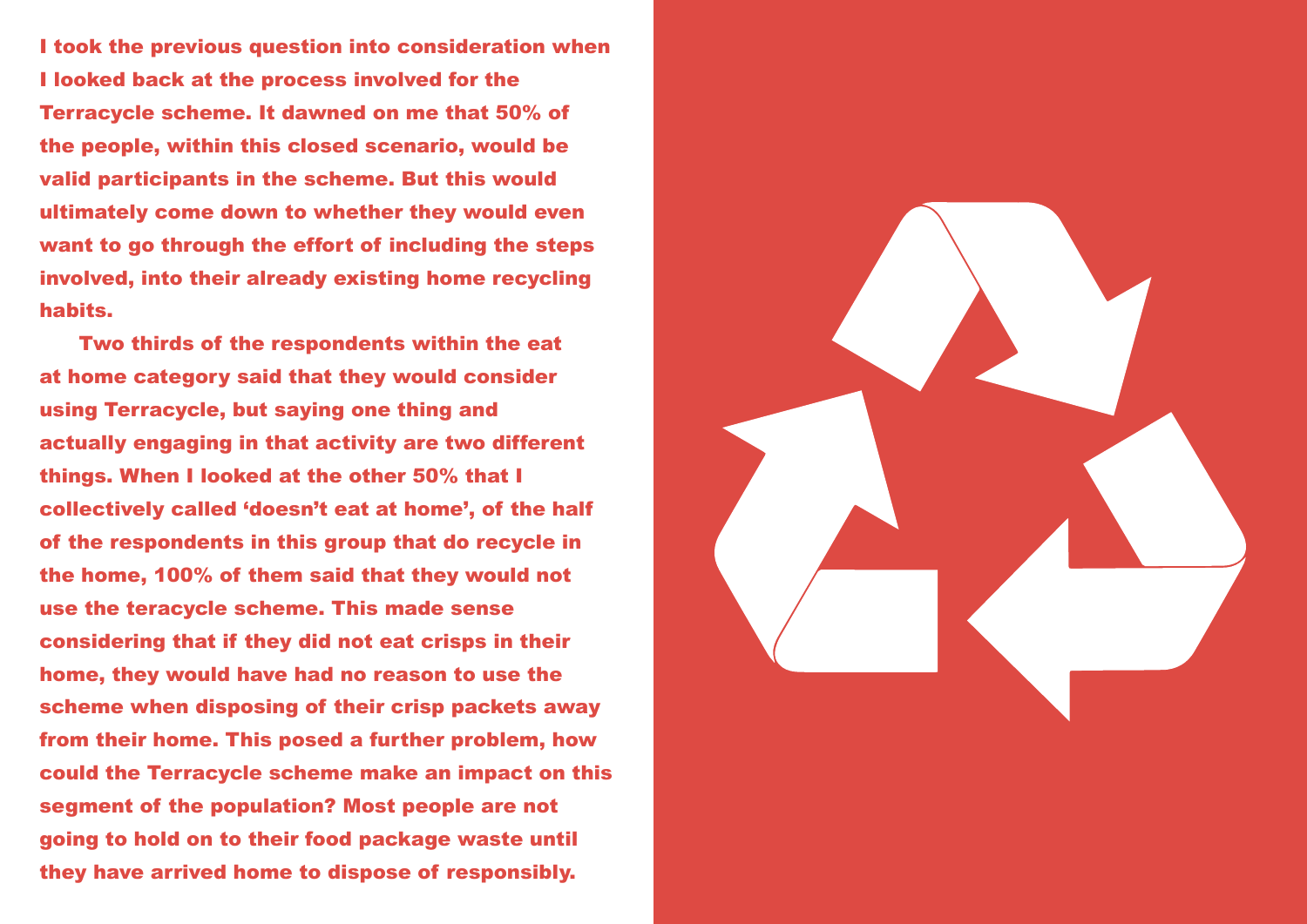What I found was that considering some answers were long and explanatory and others were short and to the point, they could all be roughly placed into three more viable solutions in the publics eyes. This left me with the following data. 37.5% wanted a separate, crisp packet only, weekly collection, similar to that of general waste and normal recycling. Some recycling collections require more segregation of types of materials, and in their opinion, what harm would one more bag cause? Although I agreed with this solution, it did raise the question. Would the government be on board to add this, along with the cost of an additional pickup of every house's packet waste, and the additional man power required? Perhaps this is a necessary route that the government must take to achieve a successful result.

The relevance of the previous point took me smoothly into the following, and final question of my survey. "What do you think would be a more convenient solution for the collection of crisp packets through the Terracycle scheme, both in households and around cities or villages?" The data results for this question were very different to what I assumed would happen. I left this question very open ended for a diverse pool of solutions that would display the wide range of ideas and opinions of the general public.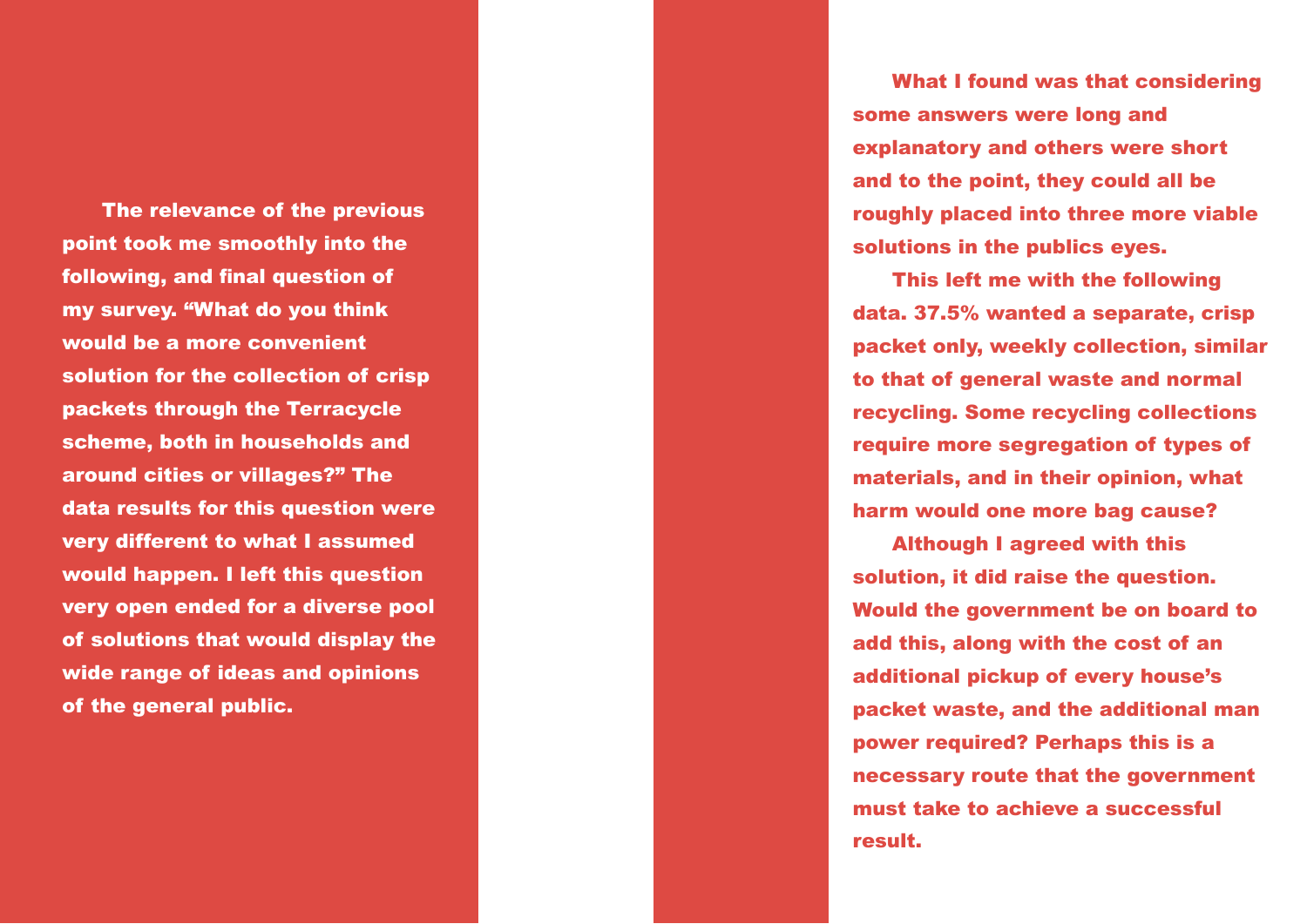The final 12.5% explained that, in their opinion, that there isn't a more convenient way to deal with the responsible disposal of packet waste. The respondents in this collective did not provide me with an explanation of this opinion even when asked to, so I will either categorise these individuals as those who believe the Terracycle scheme will eventually be successful. Or that the subject was not important enough to them and in turn caused them to be quite dismissive of a conversation regarding the topic, which is respectfully their choice. This did not help with my data retrieval, but not every road is smooth.

The largest portion with 50% was an additional, alternative bin on the streets along with the already existing general waste and recycling bins respectively. This solution seemed like a very good idea, and would serve as a useful extra element to bolster to a new packet recycling system. Adding this, at the very least, to the already existing Terracycle system, would sure up the weaknesses discovered with the scheme, specifically, how do you target the packets being disposed of in the rest of the country outside the boundaries of the home? But it would remain as I had already stated, a sort of supplement to a household waste solution.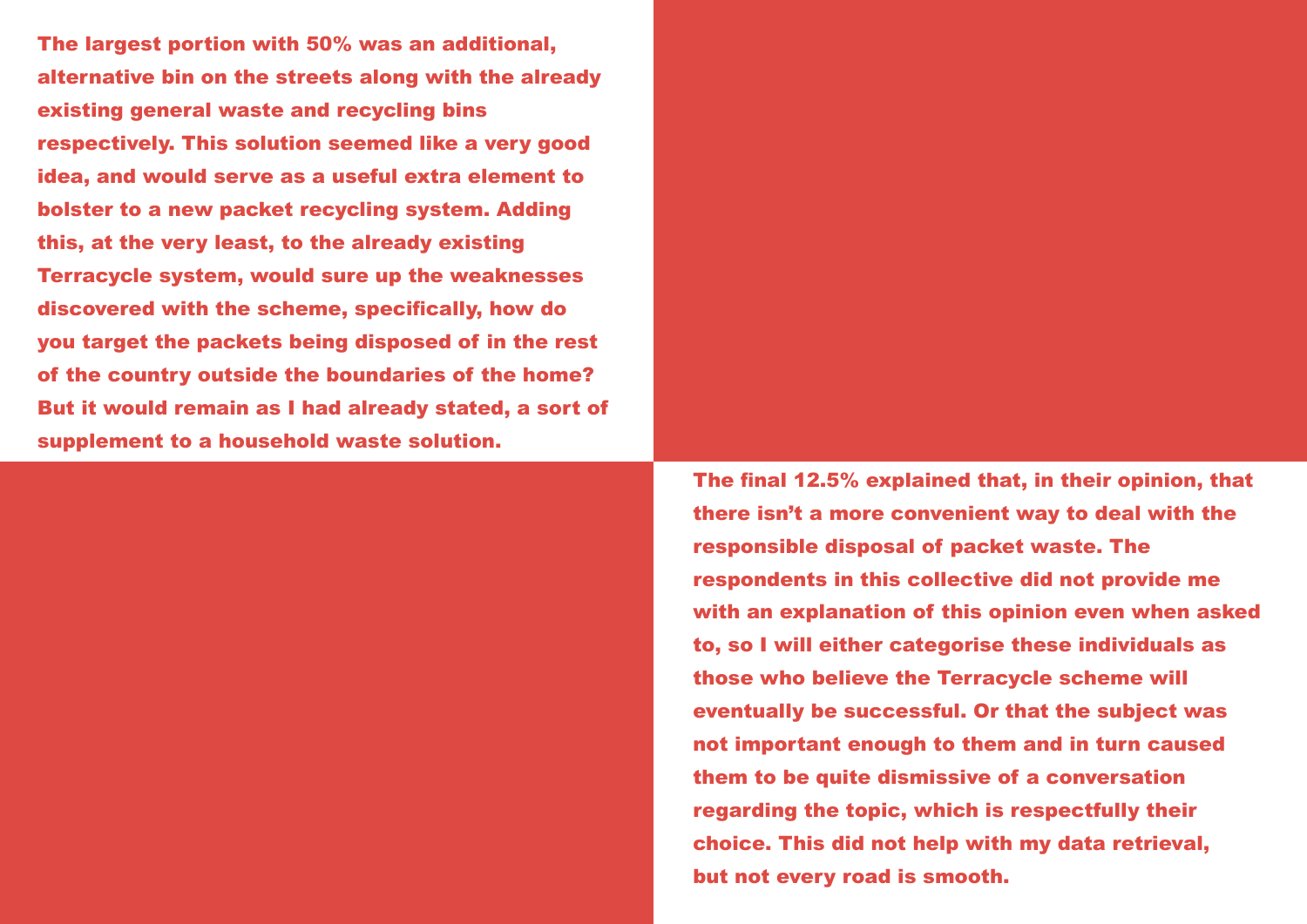The positive of the face to face surveys was that it allowed me to engage with a few respondents through in depth conversations about their additional thoughts and opinions in this area of waste management. They even shared knowledge with myself that they happened across from their own experiences and information they had gathered themselves.

The first of such information was an opinion of Terracycle itself. "What Walkers seem to think is that this solution was going to delay the negative feedback, and use this to just brush it under the carpet until they can find a better fix. It is just a lazy way to silence social media until they do actually come up with a better way to make their packets greener, or it's just a great way to shut the public up and procrastinate until they start attacking them again.

Where they will probably have another trick up their sleeve". This opinion was very angry in nature, and they had even mentioned that "All corporations are the same, they go for the cheapest option at the time because they're putting money above the \greater good".

People are clearly more aware these days, or at least feel like they have the information they need to be able to voice their opinion better than decades ago when information wasn't so easily accessible. Thanks to the internet, the public are definitely better equipped to formulate intelligent opinions based on facts they have discovered.

Logically speaking, these days, I would assume more company research would go in to what solutions the public would actually back, and partake in, rather than what they as a company would assume to be the best course of action. Considering the fact that only 37.5% of respondents in my own survey would use Terracycle, and only 12.5% could not think of a more convenient solution, I am led to believe it is not a point of raising the awareness for the scheme itself, but rather to, either make an improvement on said

scheme, or create a different solution completely.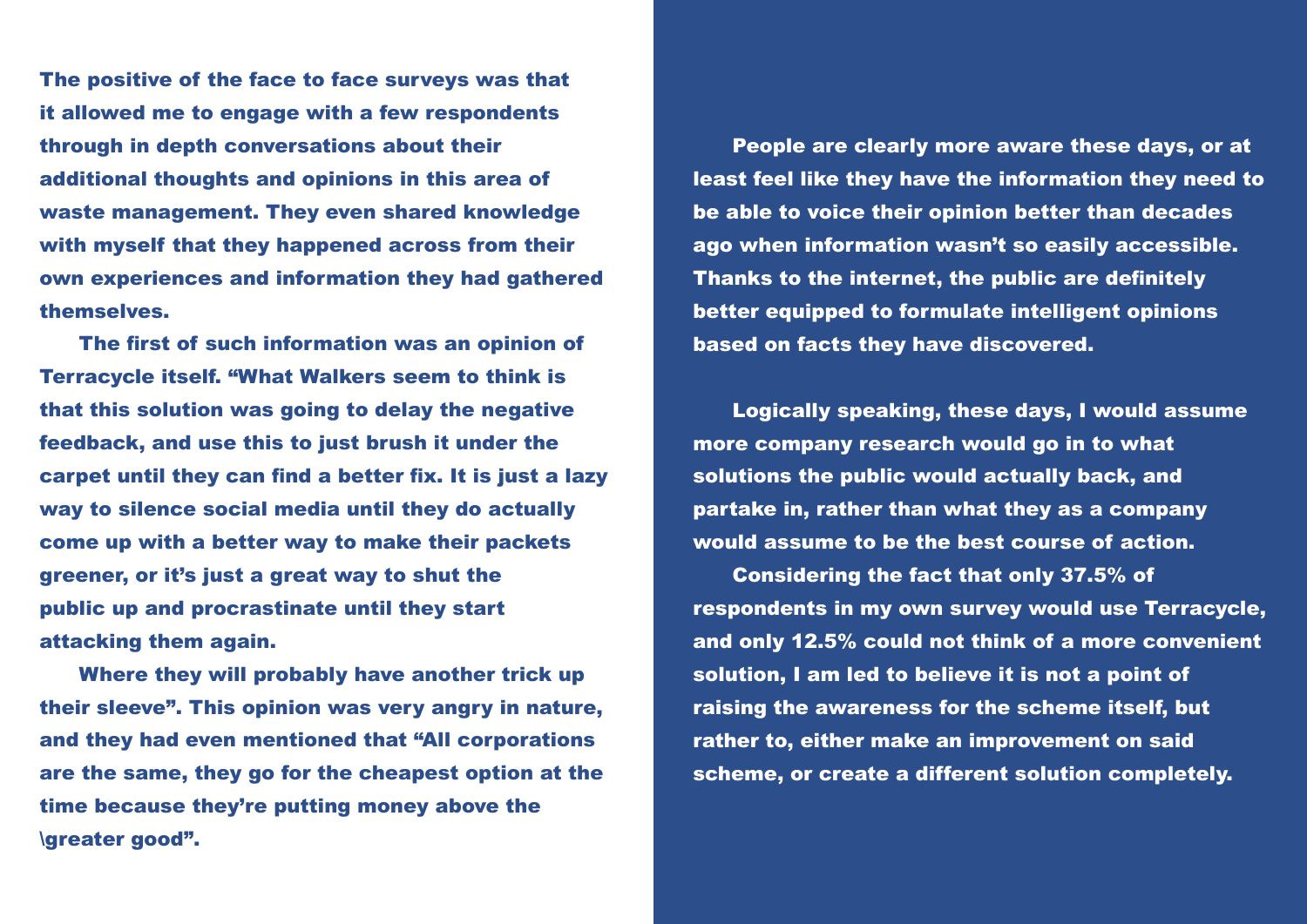During the survey, on many occasions, a few of the respondents asked why I was focusing on crisp packets specifically and not plastic as a whole problem. I explained that other plastic packaging is at least partly recyclable, and also have alternate container replacements. An example of this was that reusable bottles exist, and most beverages can also be packaged in cans which are infinitely recyclable. I felt that there have been advances is replacing a lot of currently used product packaging, but with crisps packets the development of change seems neglected.

Another respondent mentioned that he had read about a compostable packet that had already been invented by a company, he could not remember the name correctly, but gave me something to work with, I took what he told me and began researching into it. It was a company called Futamura, they made a specialist packaging film named NatureFlex. It is 100% biodegradable. "NatureFlex grades are very stable and will not biodegrade or show any loss in mechanical properties on the shelf.

Biodegradation will only be initiated in a soil, compost or waste-water environment where micro-organisms are present." (Futamuragroup.com). If packaging solutions such as this already exist then why must Walkers wait until 2025 to change their packaging? I was not ignorant to the fact that changing and adapting to a whole new packaging material requires a complete overhaul of packaging machinery, but with the means and opportunity already out there to commit to a more environmentally friendly packet, I did not understand why it was going to take 5 years to implement. They also have not given an explanation as to why.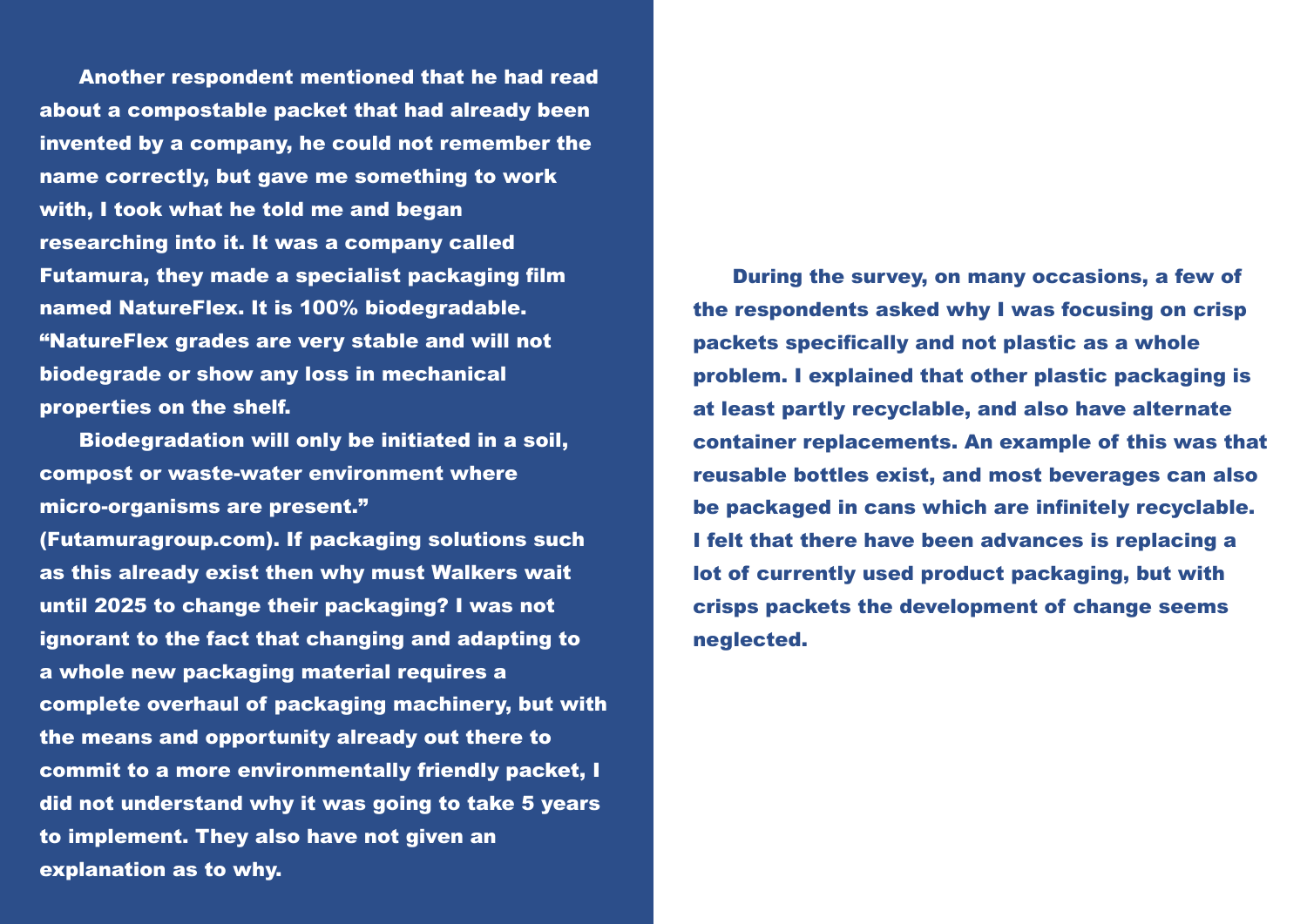I tracked back to one of the questions in the survey regarding other solutions for the collection of crisp packets currently, and looked to see if there already existed systems in place offering bins specific to packets. A company 'Glasdon' that I came across offers a variety of bins that I already see within my own university.

In university, the bins that I have seen currently offer paper, plastic and general waste options respectively. If a fourth option were to be offered in places of learning, and this extra option offered in places of work, perhaps the organisations involved with maintaining and overseeing the waste management in these place

I considered the possibility that if Walkers were to wait until 2025 to replace their packet materials, what impact would that have? According to the organisation 38 Degrees, Walkers themselves, not accounting for competitors, produce 7,000 packets a minute. Based on their research they are on track to produce 28bn plastic crisp packets by 2025, when the switch is said to happen. If Walkers were to stick to their plan, and they are not challenged to improve this date, then what is the next best solution. I contradicted my earlier thoughts, and decided that Terracycle might in fact be, at the least, part of the solution for the mitigation of excessive waste build-up. If the public were to meet them half way, I wanted to look at how this could be done.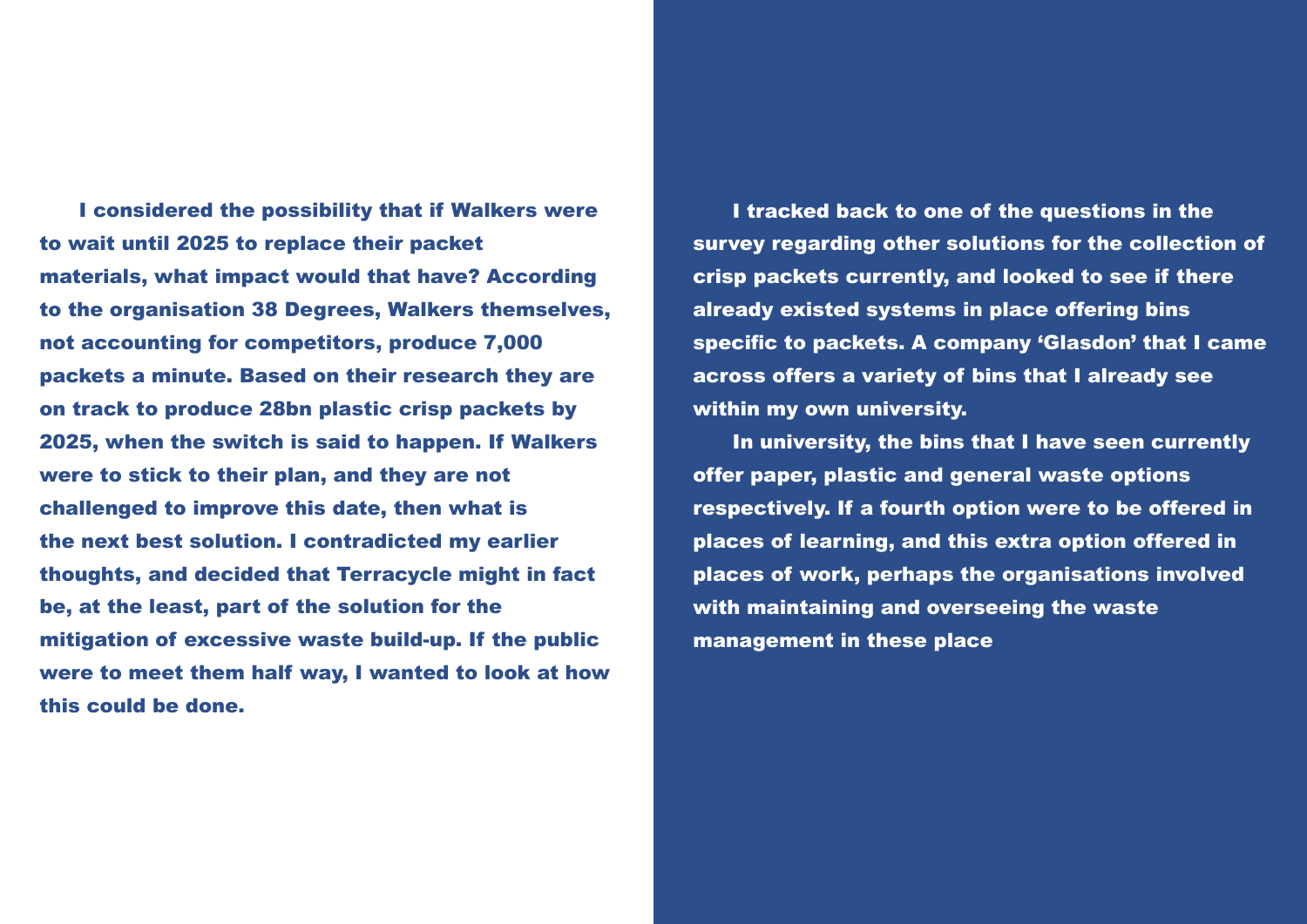Perhaps this would cause a domino effect that would have the public calling for more of the bins to be placed along the streets of cities and eventually to villages. This would mean that there would have to be an awareness campaign of sorts specific to the disposal of crisp packets at the least. This would involve educating regarding the inability to recycle crisp packets and how to properly dispose, or empowering the public to make their voice heard to have the correct means of correct disposal within closer reach. Possibly even a call to action to rally the public to apply more pressure on crisp companies to make a package material change sooner than later.

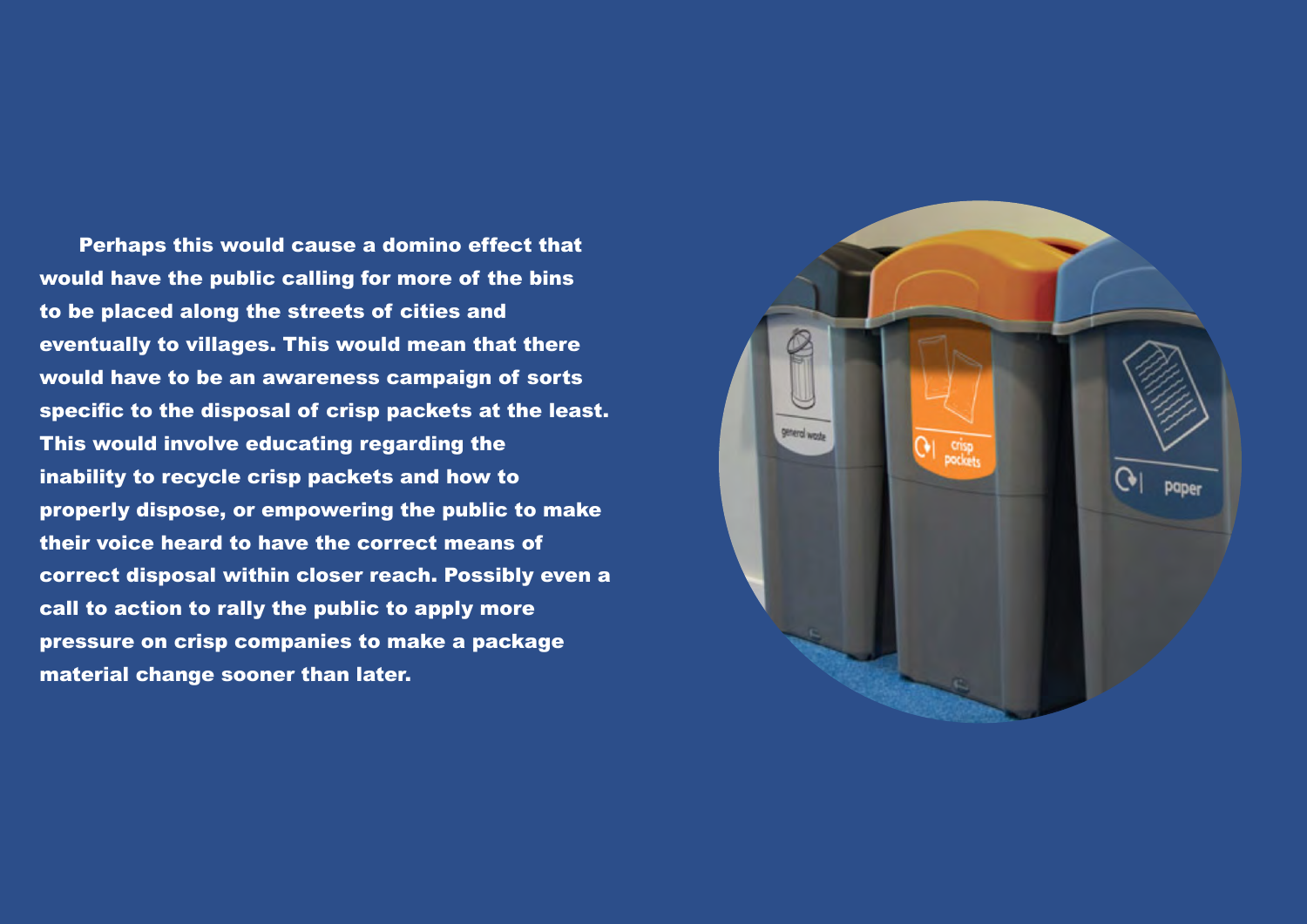In conclusion, there are many problems that need to be solved. Terracycle as the scheme it is now is not enough of a solution and needs to be improved and tweaked to offer more to public places rather than only homes. The awareness of Terracycle by the British public is terrible, it may not be perfect but it is better than the only alternative of sending all the packets to landfills, and needs to be utilised the best that it can until a real solution becomes a reality.

The data on crisp packet waste is alarming and the general public need to be made aware and educated about the numbers and the impact caused. The packaging itself can already, and should be replaced with recyclable or bio degradable substitutes sooner that the date set by Walkers. The packaging solutions are out there, but are not being utilised and are not being given the attention it deserves.

People do care when given the information, they need to be provided the knowledge of this subject to equip themselves with the intellectual tools to make a difference. Because knowledge is power, and knowing is half the battle. Social media, targeting Walkers, has already proven to be effective and if there is a call to action in place to rally behind then there is nothing stopping change.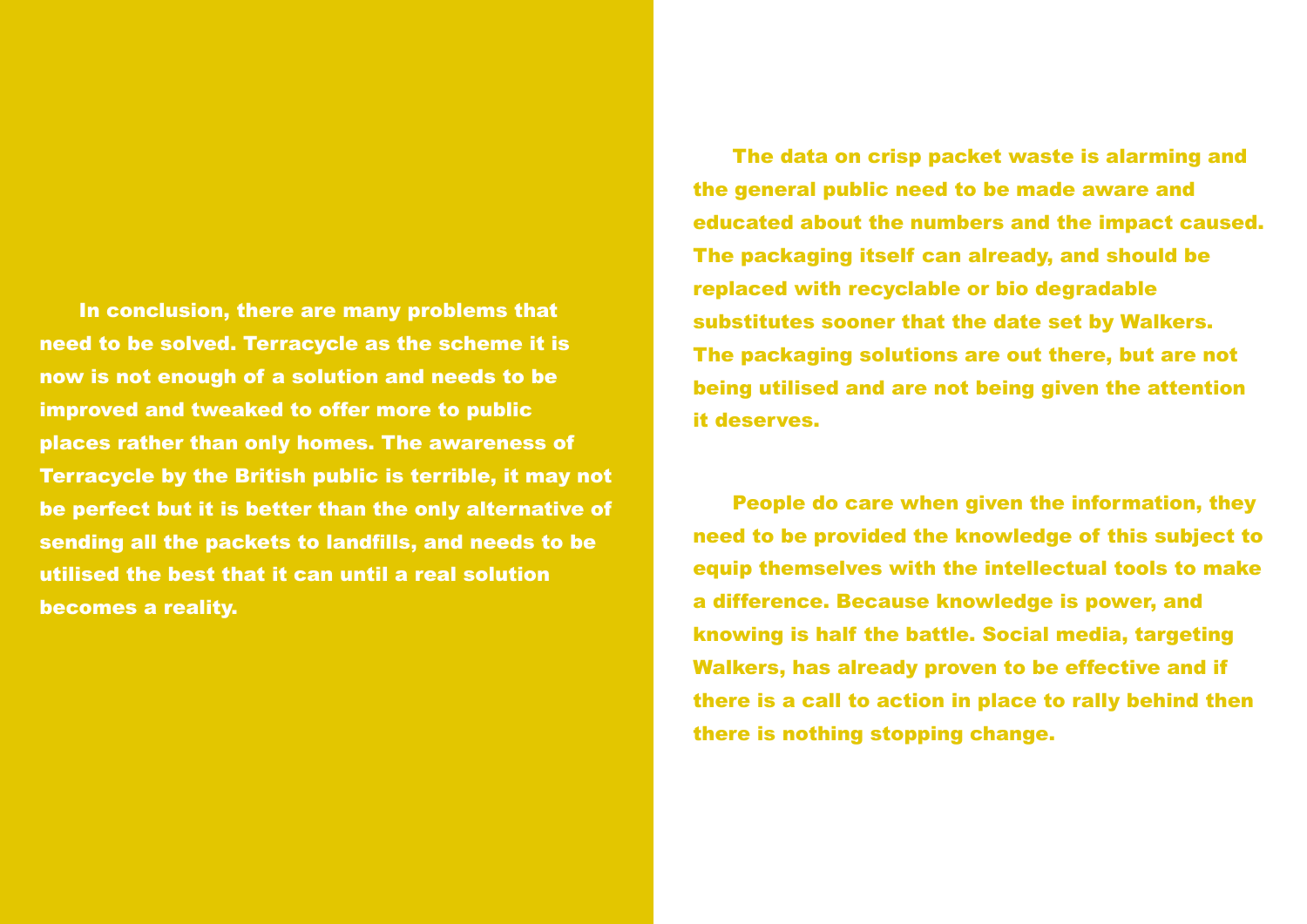A comparison can be made for the alternate packaging solutions for all plastic packaging to crisp packet substitutes, the lack of innovation, or the lack of use for the already existing inventions. Finally the question can be adapted to apply to a call to action urging the population to voice their opinions, this can be done through either infographics or informative motion graphic, or perhaps a step by step process to back a petition, and create a discussion that gains notoriety.

Considering that many of these problems can be solved together, for a larger scale and more impactful design solution, the question should be more specific to the cause than the original, but also open enough to include these different angles to approach them with. With all this in mind and thinking about what I have discovered in this report I will change the question to something more relevant to what I want to achieve.

Circling back my original question: – How can I improve the public's understanding of plastic waste in the household?

This question can still be similar but instead asking more specifically how to improve the publics knowledge of crisp packet waste. It can be relevant to the mention of Terracycle, using the question as a stepping stone to crisp packet disposal and then the scheme itself, but the question before works better at transitioning into that information. The question can be transformed into an info graphic that demonstrates the more detrimental effect packets have currently compared to the rest of plastic packaging.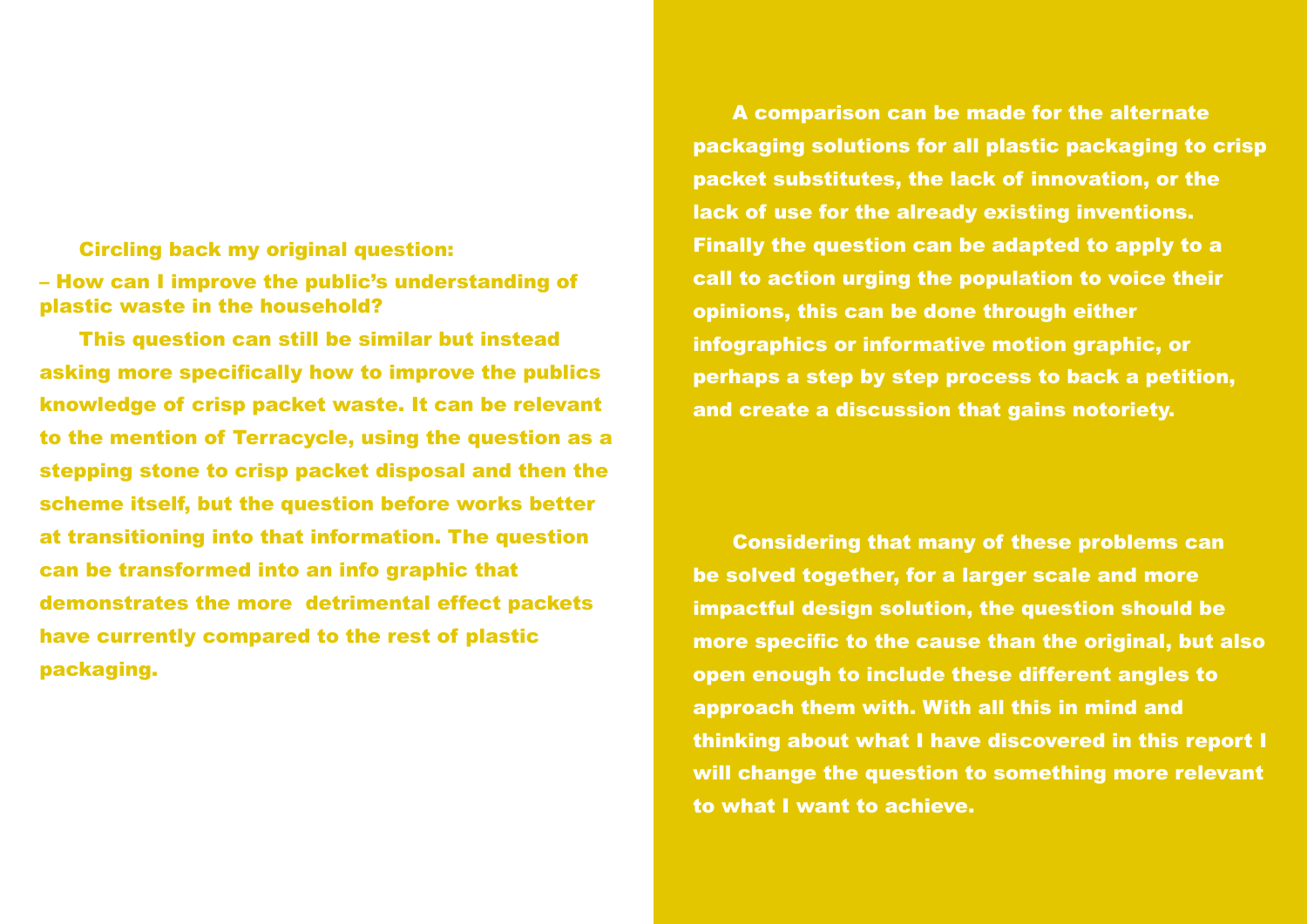The first two versions of the question only hit certain problems I found, and I wanted something more collective, so not to limit myself. The third iteration of the question is more open to the collective of problems I want to solve simultaneously.

How can I encourage the public to demand crisp packet innovation?

How can I encourage the public to adopt a responsible disposal of crisp packets?

How can I embolden the public to intervene with the impact crisp packets have on the environment?